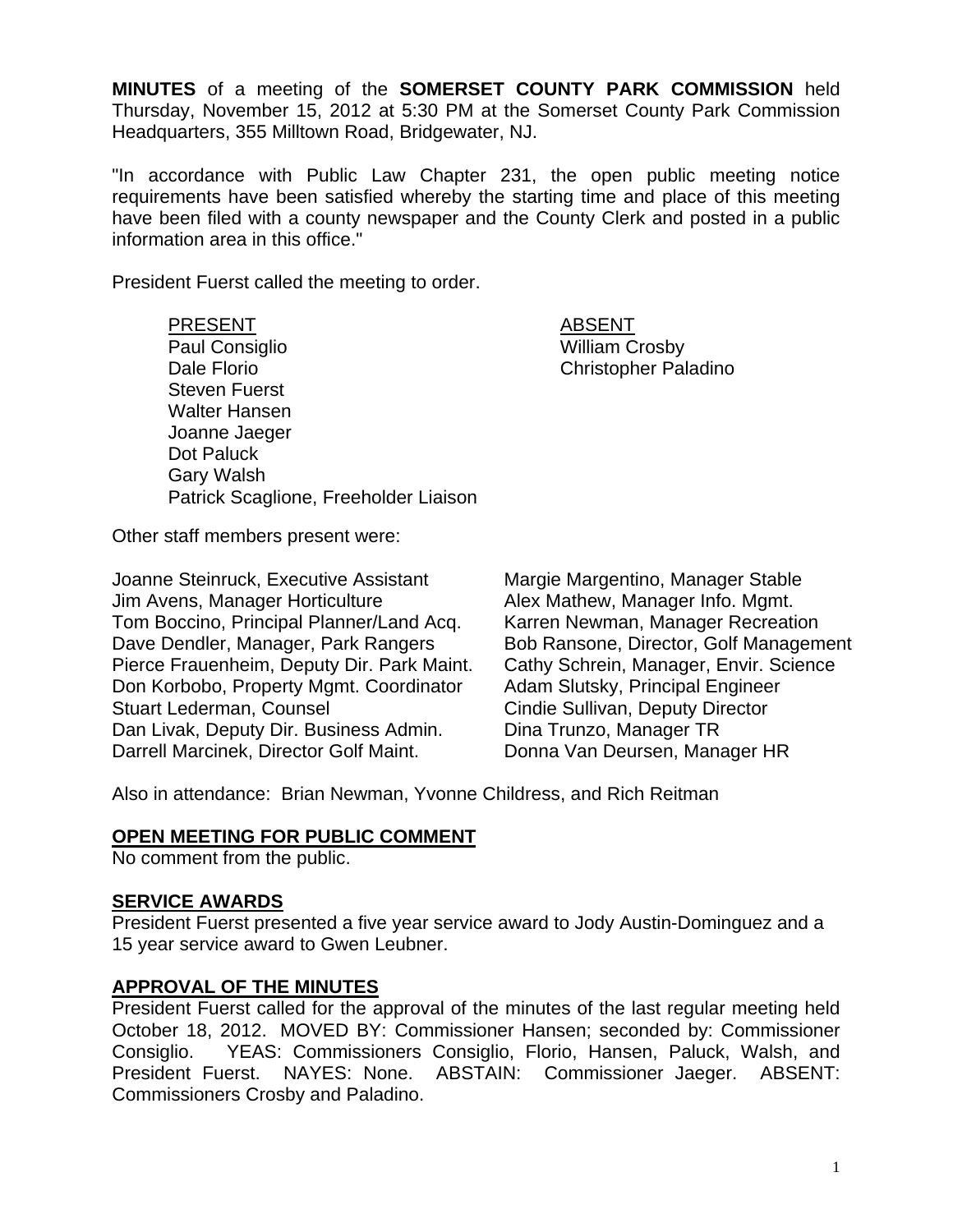# **APPROVAL OF BILLS FOR PAYMENT**

### **Resolution R12-067- Payment of Claims**

Resolution authorizing payment of bills for \$553,011.66 comprising of check numbers 223476-223502, 223392-223474, 223732-223795, and 223875-223947. MOVED BY: Commissioner Consiglio; seconded by: Commissioner Jaeger. YEAS: Commissioners Consiglio, Hansen, Jaeger, Paluck, Walsh, and President Fuerst. NAYES: None. ABSTAIN: Commissioner Florio. ABSENT: Commissioners Crosby and Paladino.

### **DIRECTOR'S REPORT**

A report was submitted for the month of September 2012.

### **COMMISSIONER CORRESPONDENCE**

- 1. Letter of thanks from VILLEtv for the Summer Concert Series which were aired on VILLEtv.
- 2. Letter of thanks from NJ Keep It Green for passing Resolution R12-063 regarding the funding for the preservation and stewardship of open space, parks, farmland, and historic treasures in New Jersey.

### **CONSENT AGENDA**

### **RESOLUTIONS**

The following resolutions were MOVED BY: Commissioner Walsh; seconded by: Commissioner Consiglio. YEAS: Commissioners Consiglio, Florio, Hansen, Jaeger, Paluck, Walsh, and President Fuerst. NAYES: None. ABSENT: Commissioners Crosby and Paladino.

#### **Resolution R12-068 – Award of Second Year of a Two-Year Contract for Stable Bedding**

Resolution awards a contract to Bohonyi Corporation (New Egypt Agway) and the cost is not to exceed \$66,000.00.

#### **Resolution R12-069 – Award of Third Year of a Three-Year and Final Year Contract for Equine Services**

Resolution awards a contract to Dr. James L. Smith for farrier services and Running "S" Equine Veterinary Service for dental services. The cost is not to exceed \$144,000.00.

#### **Resolution R12-070 – Award of First Year with Two One-Year Possible Extensions for Testing and Monitoring of Fire Alarms and Security Systems**

Resolution awards a contract to Haig's Service Group and the cost is not to exceed \$23,927.80.

### **Resolution R12-071 – Emergency Purchases and Contracts**

Resolution awards a contract to MTB Electric, LLC; Stryker Plumbing; All Risk Restoration and Damage Contractors; Predator Tree Service; and Tamke Tree Experts due to Hurricane Sandy. The cost is not to exceed \$100,000.00.

Pierce Frauenheim reported that FEMA had commissioned a tree service from Montana to be in New Jersey. Through Doug Vornlocker of the Office of Emergency Management the Park Commission was able to utilize their services. The Montana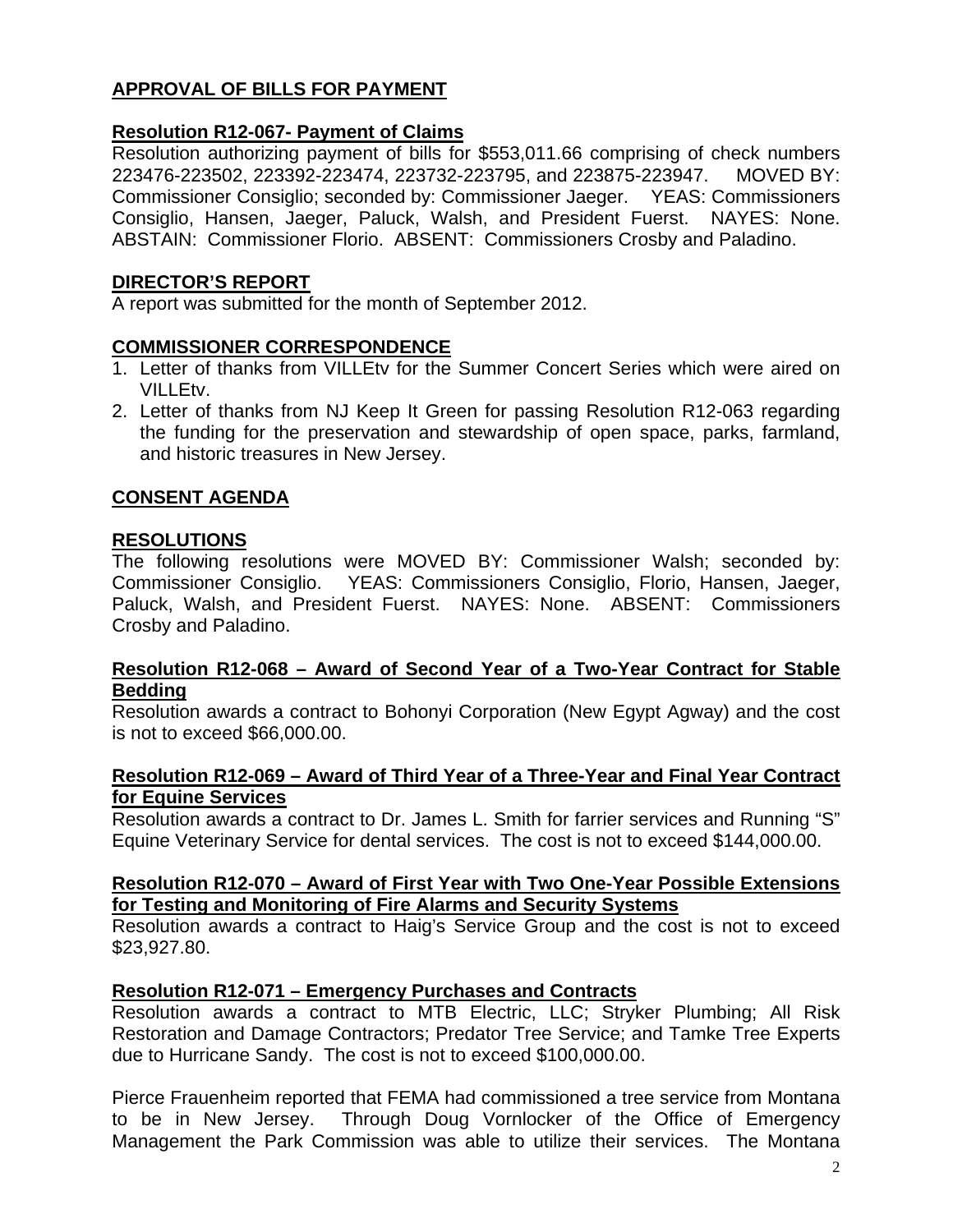crew was commissioned to handle dropped trees and they were able to clear downed trees in Duke Island Park, Colonial Park, and the gardens in Colonial Park, Natirar, and the Stable. Marge Margentino was instrumental in assisting with the process. Pierce is working with Rich Reitman on a press release and getting thank you letters to the appropriate people.

### **Resolution R12-072 – Award of State Contract for Gasboy System Upgrade**

Resolution awards a contract to Aurora Environmental, Inc. for the upgrade to the Gasboy system at the Natirar Maintenance facility. The cost is not to exceed \$30,000.00.

The resolution below was taken out of the Consent Agenda. Counsel Lederman explained the process that was taken to create the amendment of the resolution. Stuart will be working with Mary Lou Stanton regarding new specs for the bid which will be advertised for services beginning in 2014.

#### **Resolution R12-073 – Amendment to the Food Services Management Contract between Somerset County Park Commission and Ryjam, Inc., T/A Merri-Makers**  Resolution amends the contract dated December 23, 2008 as follows:

Pricing and Payments to SCPC. Merri-Makers will pay SCPC fees as set forth below. Commencing April 1, 2013 - \$4,000.00 per month, through and including December 2013. Merri-Makers will make monthly payments to SCPC with payments made no later than the tenth of each month. If payment is not received by the SCPC by the tenth day of the month, a late fee of five percent (5%) will be accessed per day. In addition, should Merri-Makers' gross for catering at Neshanic exceed \$300,000.00 for the calendar year, January 1 through and including December 31, 2013, Merri-Makers shall pay to SCPC twelve percent (12%) of the gross in excess of \$300,000.00. Said payment to be made on or before February 15, 2014; and,

Paragraph 53 of the Contract shall be stricken and shall now read:

Letter of Credit. A letter of credit shall be issued on or before April 1, 2013 in the amount of \$32,000.00. The letter of credit shall be in favor of the SCPC and can only be drawn down by the SCPC to the extent that Merri-Makers does not comply with the terms of the Contract and fee payments. The letter of credit shall remain in place from through and including February 28, 2014. The letter of credit may be reduced on a monthly basis to the extent that Merri-Makers has made payments under the terms of the Contract.

MOVED BY: Commissioner Walsh; seconded by: Commissioner Hansen. YEAS: Commissioners Consiglio, Florio, Hansen, Jaeger, Paluck, Walsh, and President Fuerst. NAYES: None. ABSENT: Commissioners Crosby and Paladino.

# **COMMITTEE REPORTS**

# **FINANCE/BUSINESS ADMINISTRATION**

Commissioner Walsh, Chair of the Committee, submitted a report for the month of October 2012.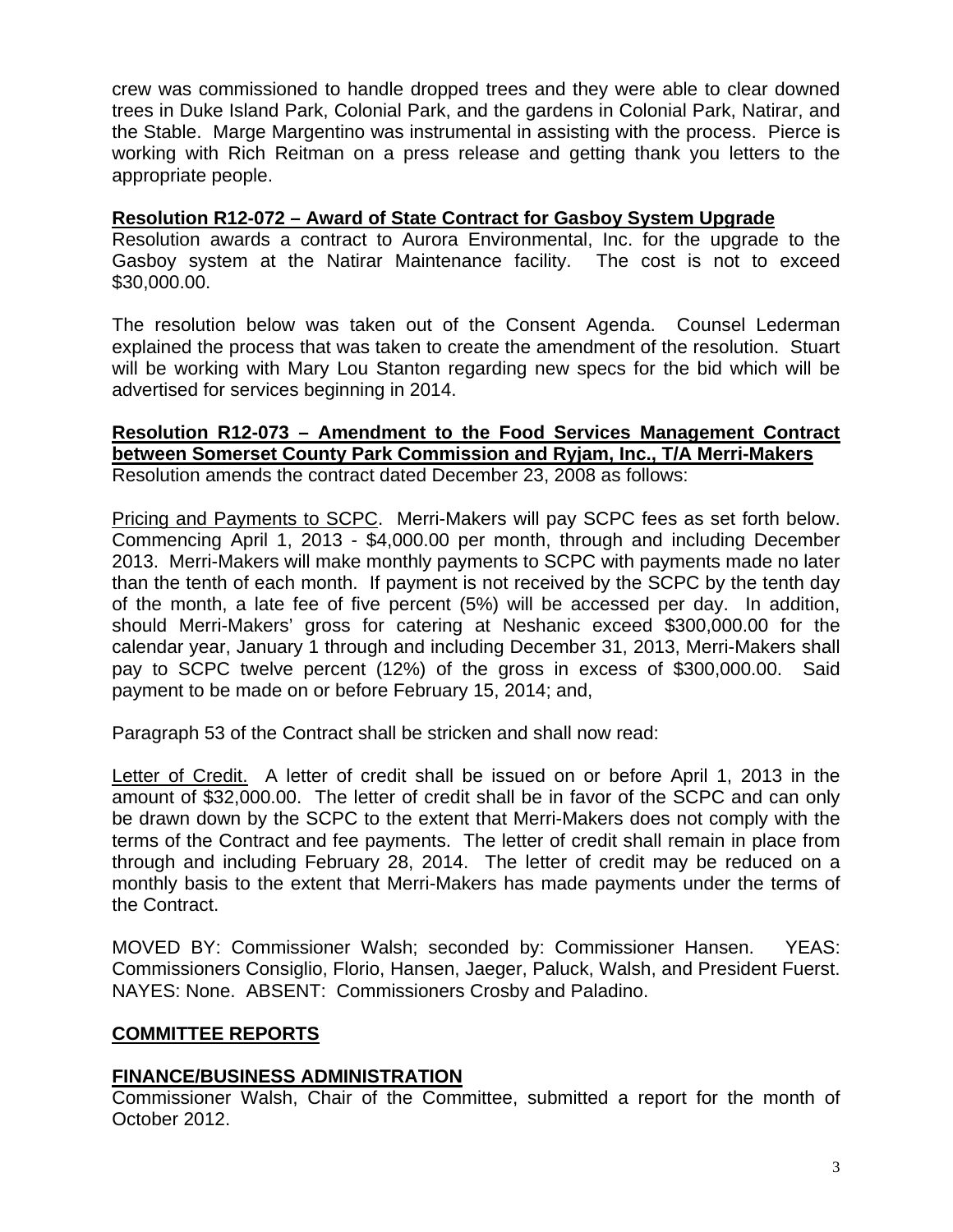Commissioner Walsh reported that currently the Park Commission revenue is \$69,000.00 less than what was budgeted for the entire year but the end of the year is still six weeks away.

Dan Livak, Deputy Director/Business Administrator reported that he has been concentrating on the recovery from Sandy. The staff has been great.

President Fuerst thanked the staff for a job well done with the cleanup. Counsel Lederman reported that next year's insurance renewal might have a clause added for hurricanes/cyclones.

### **HUMAN RESOURCES**

Commissioner Consiglio, Chair of the Committee, submitted a report for the month of October 2012.

Donna Van Deursen, Manager, Human Resources reported that the Employee Safety Fair has been postponed until next year. The current vacancies are listed on Donna's report.

### **LEISURE SERVICES**

Commissioner Jaeger, Chair of the Committee, submitted a report for the month of October 2012.

Cindie Sullivan, Deputy Director reported that the maintenance staff prepared the parks prior to the storm. The Stable staff was at the Stable to take care of the horses. Cindie commended Margie who worked at the Stable every day and then worked at the Office of Emergency Management in the evenings for the past two weeks.

Dina Trunzo, Manager Therapeutic Recreation reported that staff is planning for 2013. There could be a shift in the summer camp schedule due to a possible extended school year. The Pictures with Santa event flyer was mailed a few days before the storm. Consequently registration has been slow. A press release went out this week.

Cathy Schrein, Manager, Environmental Science reported that the Environmental Education Center has 75 trees down due to Hurricane Sandy. Cathy distributed the Frost Fest flyer to each Commissioner and encouraged them to participate.

Marge Margentino, Manager Stable reported that the Stable had extensive structural, fence, and trail damage and power has only been restored to parts of the Stable. The Stable remains closed and a determination on when to reopen will be done on a daily basis. The horses are being well taken care of.

Karren Newman, Manager Recreation reported that the tennis and putting courses are closed for the season. Fall Yoga concluded Wednesday evening, November 14. The Turkey Trot will be held November 17 with a one mile race and a 5K race.

### **GOLF MANAGEMENT**

Commissioner Paluck, Chair of the Committee, submitted a report for the month of October 2012.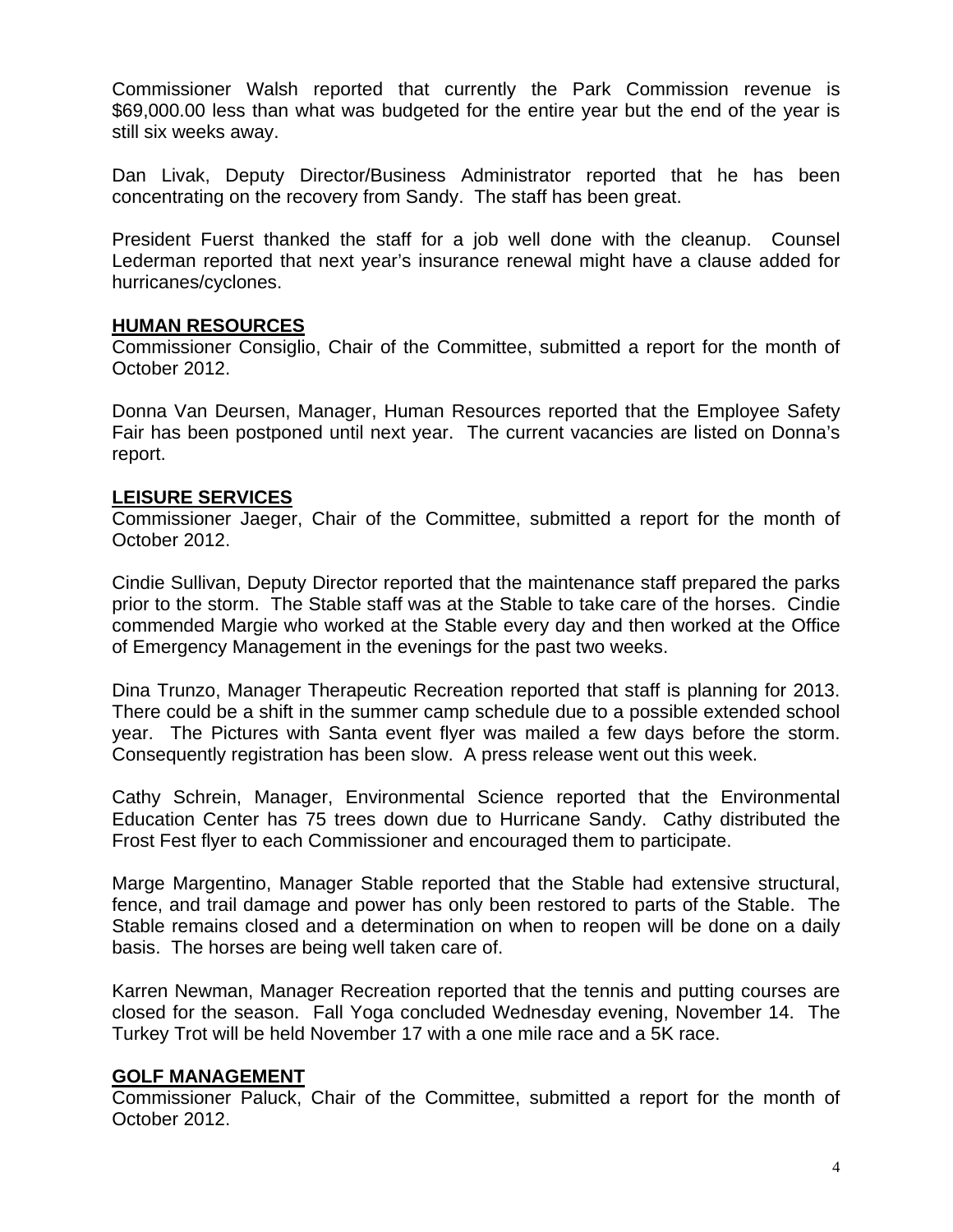Darrell Marcinek, Director of Golf Maintenance reported that five golf courses have approximately 175 trees down; two of which fell across tees. The courses were open days after the storm and Darrell commended his staff. Warrenbrook maintenance building still has no power. The irrigation systems are being winterized and Warrenbrook is closed for the season.

Bob Ransone, Deputy Director Golf Management reported that the golf maintenance staff had Neshanic Valley open by October 31, Quail Brook and Spooky Brook opened on November 3, and Green Knoll opened on November 11. Spooky Brook and Quail Brook Golf Courses had the most damage. Staff has worked hard and long hours to clean the courses of downed trees and debris. Quail Brook closed for the season on November 26 and Spooky Brook will close on December 31. Green Knoll and Neshanic Valley will remain open for the winter. Golf rounds add up to more than 14 percent from 2011. On Thanksgiving at 8:00 a.m. there will be a shotgun start at Green Knoll, Spooky Brook, and Quail Brook.

At this point of the meeting Commissioner Florio left the meeting.

# **INFORMATION MANAGEMENT**

Commissioner Hansen, Chair of the Committee, submitted a report for the month of October 2012.

Alex Mathew, Manager, Information Management reported that due to the storm and the power outage, all locations lost their data and voice communications. Currently all locations restored their data and voice communications except three locations. The Stable should be up and running within the next few days.

### **VISITOR SERVICES**

Dave Dendler, Manager, Park Rangers reported that the Adopt-A-Boulder event was postponed until April. Dave will be moving the annual event to April since this is the second time the event has been postponed or cancelled due to weather conditions. The Rangers have been at Washington Valley Park and the Sourland Mountain Preserve clearing the trails of extensive damage. A few trails have been rerouted due to downed large trees. Dave has been receiving calls regarding volunteering with the cleanup. JORBA has assisted with the clearing of trails. The Environmental Education Center staff has been assessing trails and marking where the damage is.

### **PROPERTY MANAGEMENT**

Don Korbobo, Property Management Coordinator reported that the Kanach Farm barn had roof shingles blown off and the Markota house had minor damage. Overall all the properties did well. Don has been receiving telephone calls from neighbors of park properties regarding downed and hanging trees that Don inspects.

# **PLANNING AND LAND ACQUISITION**

Commissioner Hansen, Chair of the Committee, submitted a report for the month of October 2012.

Tom Boccino, Parks Section Principal Planner, Land Acquisition reported that Verizon saw the press release on the recent Thompson acquisition at the Sourland Mountain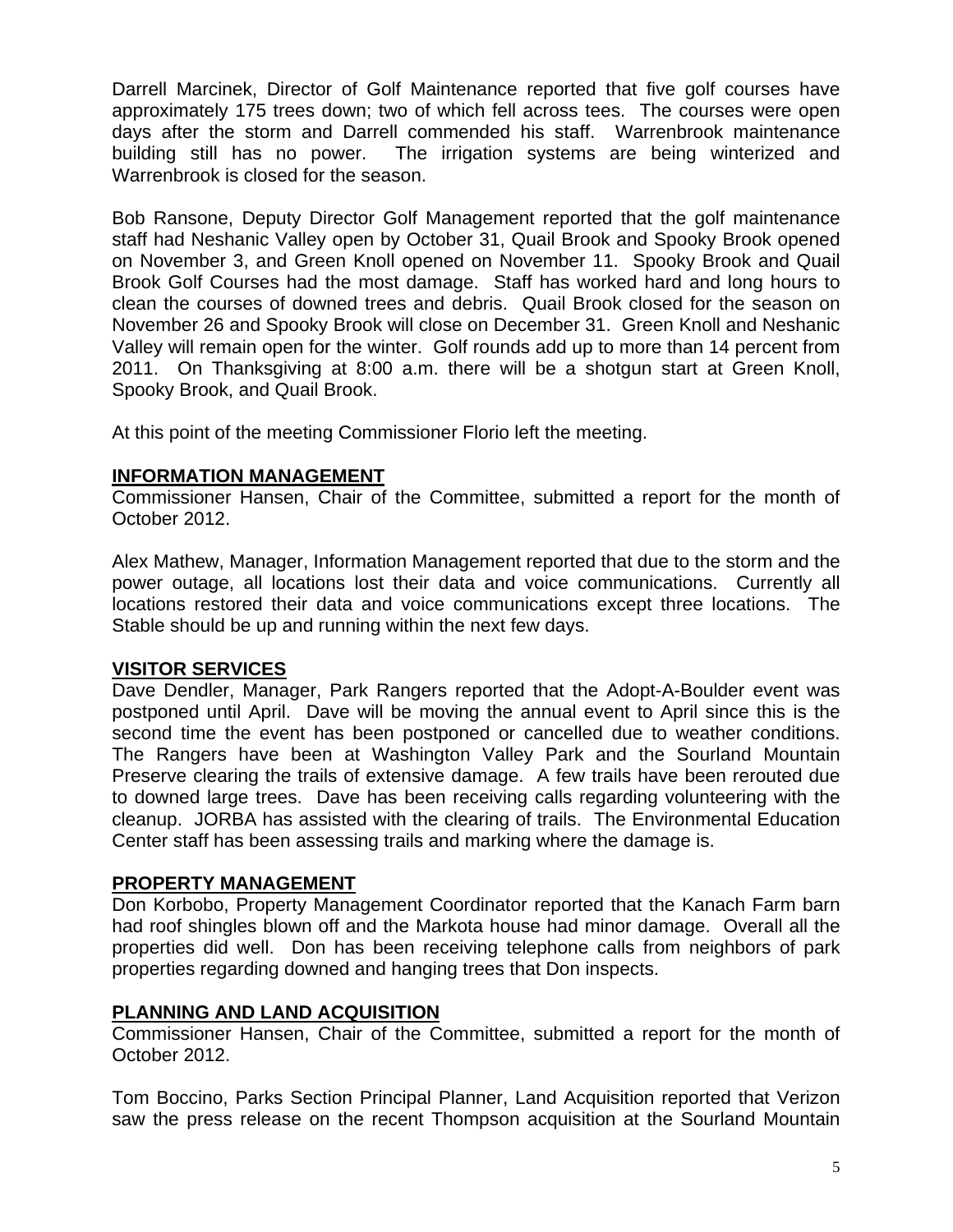Preserve and contacted Tom regarding filming a segment of "Push Pause" at the Sourland Mountain.

# **CAPITAL FACILIITES – CONSTRUCTION and ENGINEERING**

Adam Slutsky, Principal Engineer, reported that work continues at Colonial Park on the Howe All Purpose fields and the dredging of the Mettlers and Duck ponds. The Elm Cottage and Grist Mill repairs are near completion. Several trees were removed from Natirar prior to the storm which helped with the damage during the storm. The Raritan River Greenway project is waiting for the prefabricated bridges to be installed. The silo has been painted at the Stable and the Skillman Park paving of the parking lot across from the school is completed. The exterior of the Duderstadt house will be painted on November 17. Stripping and signage of parking lots to be ADA compliant continues.

### **PARK MAINTENANCE & HORTICULTURE**

Commissioner Consiglio, Chair of the Committee submitted a report for the month of October 2012.

Jim Avens, Manager Horticulture reported that the tree damage to the gardens is extensive. The Rose Garden arbors and fences have been destroyed by White Pines. Colonial Park Arboretum lost numerous trees. At Buck Garden the north end of the deer exclusion fence was badly damaged and it has been patched and deer repellent has been sprayed to keep the deer out. The Azalea field has extensive damage and Jim has been working with Predator Tree Service and Tamke Tree Experts to remove hazardous trees and hanging branches. Jim has also been working with the Horticulture and Park Maintenance staff on clearing trees.

Pierce Frauenheim, Deputy Director Park Maintenance reported that the amount of cooperation and coordination between staff members has been outstanding. The sharing of generators and chippers has been a great help and staff has really pulled through. The teamwork has been tremendous. Pierce stated how proud he is of all the staff that pulled together. Several events that were scheduled were moved to other parks that did not have extensive damage.

Commissioner Consiglio thanked Pierce and his staff for all the hard work.

### **AUDIT COMMITTEE**

Brian Newman reported that an RFP will be released in two weeks with an award in December or January.

### **FREEHOLDER'S REPORT**

Freeholder Scaglione reported that Sandy has been devastating and throughout the County people have stepped up to help. Patrick commended everyone on a great job and making Somerset County proud.

### **OLD BUSINESS**

President Fuerst thanked everyone for the hard work and appreciates the efforts of everyone going above and beyond to get through this.

### **NEW BUSINESS**

No new business to report.